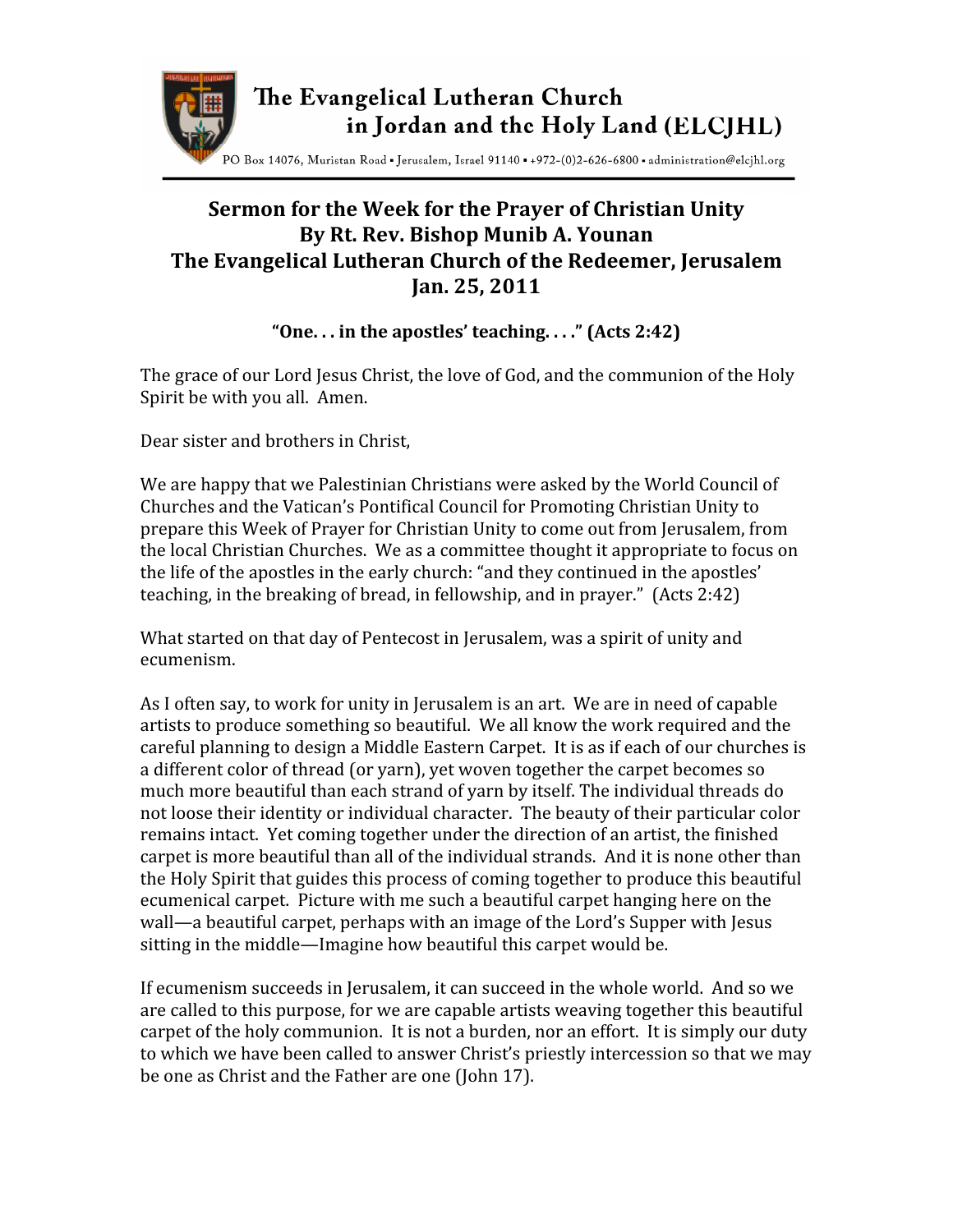When making a carpet, sometimes we make a mistake, then we have to stop and make a correction before we can go on. And so it is in the church.

This
past
July
in
Stuttgart,
Germany,
the
Lutheran
World
Federation
came
together in
its
11th Assembly.

After
studying
all
the
documents
and
all
the
historical
facts about
what
happened
among
Lutherans
and
Mennonites,
the
Anabaptists
of
the Middle Ages, we made a historic decision. Although we may disagree on some theological
issues,
we
as
Lutherans
felt
it
necessary
to
publicly
repent
for
acts
of persecution
that
we
were
responsible
for
in
Europe
that
forced
the
Mennonites
to emigrate to the United States and other lands. We assumed our responsibility to repent of the fact that we had failed to see in the other, our own brothers and sisters in
Christ.

No,
we
had
not
come
to
agree
on
every
point
of
doctrine.

Yet
we
had failed to recognize that we were children of the same heavenly father. It had been a mistake,
yet
more
than
a
mistake,
it
had
been
a
sin
against
God,
who
surely
must have
felt
sorrow
over
his
divided
children.

And
so
we
as
the
Lutheran
communion publicly
repented.

Yes,
with
tears
in
the
eyes
of
Lutherans
and
Mennonites
we sought reconciliation and pledged to live in the spirit of repentance and forgiveness with
each
other.

This can be an example of how Christian unity can take place here in Jerusalem. Ecumenism is not built on the shoulders of others, not on finding mistakes and disagreements with others. Nor is it in concentrating on particular events in our common
histories.

Unity
starts
when
we
are
open
to
live
in
a
spirit
of
repentance and forgiveness, and ask our Lord to guide us. Unity is not uniformity. A carpet of all
red
threads
is
okay,
or
one
that
is
all
blue,
or
all
green.

But
we
all
know
that much more desirable in the market is that carpet which brings together various colors
into
one
with
a
carefully
designed
pattern
of
the
Holy
Communion.

Each of the churches brings to our ecumenical carpet special gifts that benefit us all. Those
of
us
from
the
Lutheran
tradition
stand
in
appreciation
of
the
witness
that each
of
you
give:

- To the Orthodox we say thank you for your witness of steadfastness in faith.
- To the Armenian and Coptic for your example of faith in martyrdom.
- To the Syriac for the way that you have preserved a history going back to the Aramaic
roots
of
our
faith.
- To the Latin Catholic for your example of church order and for the spirit of faithful
obedience.
- To the Maronites for your ability to contextualize our faith.
- To the Greek Catholic for joining East and West together under one roof.
- To the Anglicans for your liturgical forms and hymnody
- And I hope that you would say the same for our Lutheran zeal and fervor in preaching
and
especially
our
devotion
to
justification
by
faith
and
the priesthood
of
all
believers.

We stand appreciative of each of you and your witness in the faith. And now that we have worked together for some time here in Jerusalem, we can only say that we cannot
imagine
for
one
moment
trying
to
exist
without
each
other.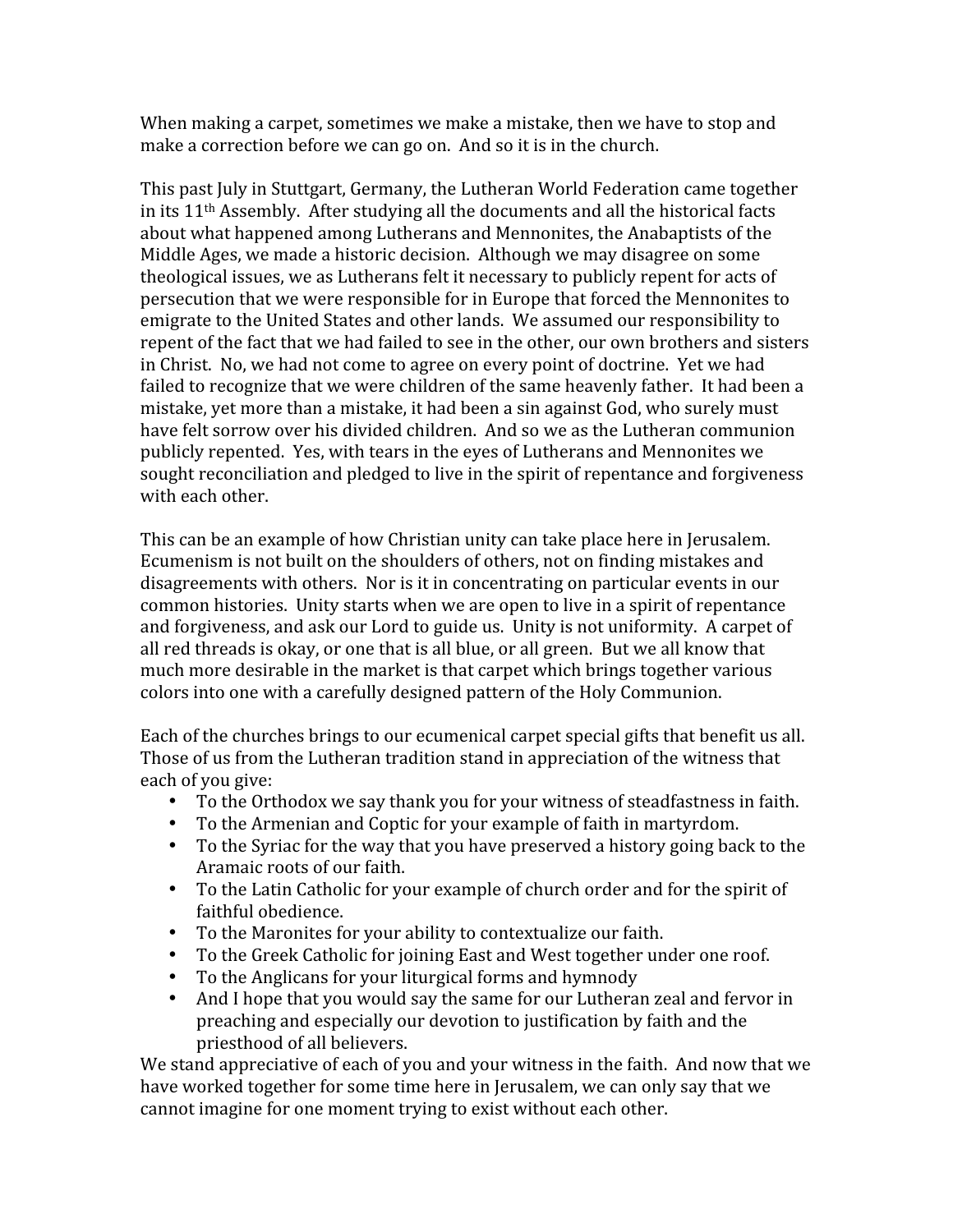Unity in a spirit of repentance and forgiveness calls us as reconciled diversity to see Christ
in
the
other,
and
to
find
a
common
witness
here
in
Jerusalem.

Why
did
God decide
on
that
first
Pentecost
to
make
use
of
19
different
languages
including Arabic?

Why
has
God
today
placed
us
here
in
Jerusalem:
Orthodox,
Catholic, Oriental Catholic and Orthodox. Lutheran Evangelical, Anglican? Why here in Jerusalem?

Why
us?

Why
these
particular
different
churches?

One
thing
is
certain: he called us to be in Jerusalem to be a light to the world. It is a light that emanates from Golgotha and the empty tomb. It is a light reflecting this spirit of repentance and forgiveness. It is a light that calls us to be living witness and creative diakonia together.

The focus of this, the third day of this special week, is in the apostles' teaching. Think back to those early days of the church. I would have liked to sit at the Apostles'
feet.

I
would
have
liked
to
hear
those
very
words
coming
from
the
mouth of Peter and Andrew, James and John, Matthew and Thomas, and all the rest, ves, and
the
words
of
young
Mark
and
the
words
of
Luke
who
followed
them.

What
did they teach? How did they attract their people to thirst and hunger for the Word of God? How did they read and interpret the Old Testament in a way that touched the peoples'
hearts? Imagine!

In
just
one
single
didactic
sermon
of
Simon
Peter,
three thousand
people
came
to
believe.

The role of the church today is one that must continue the apostles' teaching if it is to continue to exist. And not just the traditions, but the teaching of the apostles. The teaching of the apostles is the design of our carpet, the plan which brings all the individual
threads
together
as
a
piece
of
art.

Teaching
is
a
transformative
power
that
can
change
the
world.

Read
the
history
of my
own
church,
for
example,
about
our
forefathers
and
foremothers
at
Schneller and
Talitha
Kumi
schools.

They
did
not
want
to
establish
a
church,
but
rather
the transformative
power
of
the
education
of
society.

It
was
none
other
than
the
same spirit of Paul when he said, "I am not ashamed of the Gospel, for it is the power of God to salvation." The experience of my church is the same as other churches' teaching.

It
is
the
Apostolic
Vocation.

Today we are all challenged why Palestinian Christians are emigrating from the Holy Land. It is a cause of real concern: today Christians are less than 2% of the total population. Surveys and research analysis say there are many reasons: the unsettled political situation, the absence of a horizon for peace, a lack of jobs, a lack of
housing,
the
growth
of
extremism,
political
and
religious,
on
both
sides. Christians
are
emigrating.

And
what
is
our
role
as
Christian
Churches
in
Jerusalem? What is our role as teachers of the church?

To put it simply, it is this: To rise up together to the challenges that we are facing here in Jerusalem. Maybe we are affected by what is happening in Iraq and in Egypt. Maybe we are concerned by questions raised in the Vatican Synod on the Middle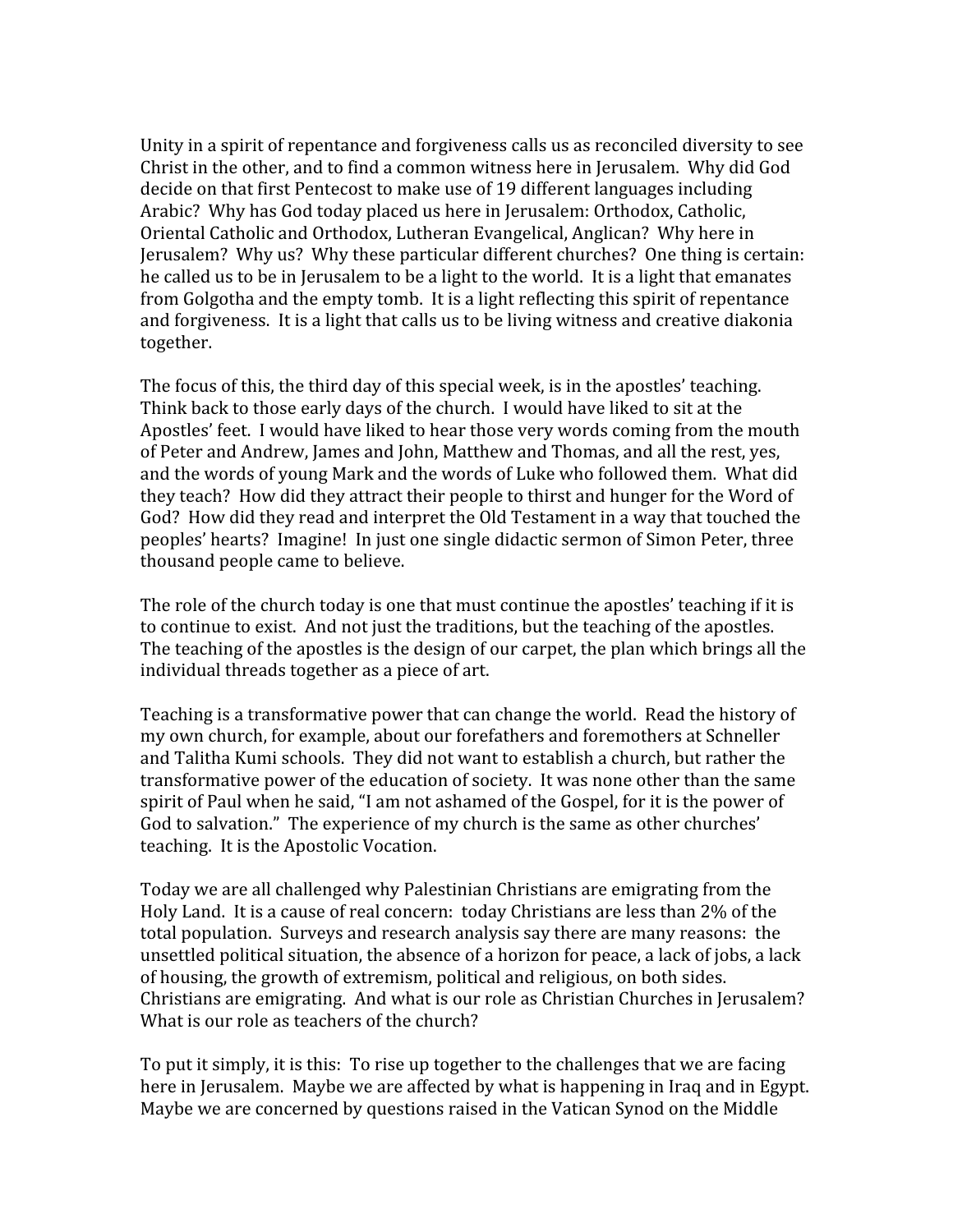East.

However,
since
that
first
Pentecost
Christians
have
always
resided
in Jerusalem and have always presented a living and dynamic witness. We continue to encourage
one
another
to
be
that
witness
as
we
are

the
fabric
of
society.

Last month when I met with His Holiness, Pope Benedict, in Rome, we agreed that we must
have
a
concerted
effort,
a
common
strategy,
a
greater
voice,
and
a
common witness. Our unity is our strength. Unity, not to be used against one another, but unity for the benefit of the others, to be a light to the world.

We must have strategies and action plans. Most of all we are called to remain steadfast in the apostles' teaching. We all as churches are responsible to deepen the understanding of our witness and presence in the Holy Land. We are called to educate
our
people:

To
know
the
Bible
deeply.

To
understand
its
message.

To
emphasize
the
importance
of
Christian
education.

To know why we are here in Jerusalem and the Holy Land.

To show the world that we in Jerusalem continue to be both the church of Golgotha and the church of the empty tomb, the church of suffering, but also the church
of
resurrection.

We are called to educate our people that what unites us is Jesus.

We are called through this teaching to confess together that There is one body and one spirit, one hope in which we are called, one Lord, one faith, one baptism, one eucharist, one God and father of us all.

We are called through this teaching to stand together, to present a common living
witness.

Education
is
so
important
and
so
essential
that
it
continues
to
transform
the
whole person
and
to
make
them
capable
of
facing
the
emerging
challenges
ahead
of
us.

Today
a
whole
host
of
writers—Muslim
and
Jewish
authors,
Arab
and
Israeli columnists—are
saying
that
Christians
are
the
balancing
power
in
the
Middle
East. We Christians are called to be a source of moderation. We Christians are called to be instruments of peace, mediators of reconciliation, brokers of love. Only through our
educational
institutions
can
we
transform
society.

We
are
here
for
a
purpose. The turn injustice into justice; hatred into friendship, extremism into moderation, oppression into opportunities of equality and human rights, and to promote the role of
women
in
society.
This
is
Christ's
will
for
all
the
churches.

We are called to bring transformation. Reconciliation, and empowerment. And we can
only
do
this
when
we
live
together
in
a
spirit
of
repentance
and
forgiveness.

We can
only
do
this
when
we
celebrate
the
gifts
of
each
other.

We
can
only
do
this
when we are one. One in the apostles' teaching, the breaking of bread, in fellowship, and in
prayer.

All
eyes
are
on
Jerusalem.
People
are
looking
to
us
for
answers,
for
guidance,
for leadership. I hope that none will look at us and see disagreements or divisions.